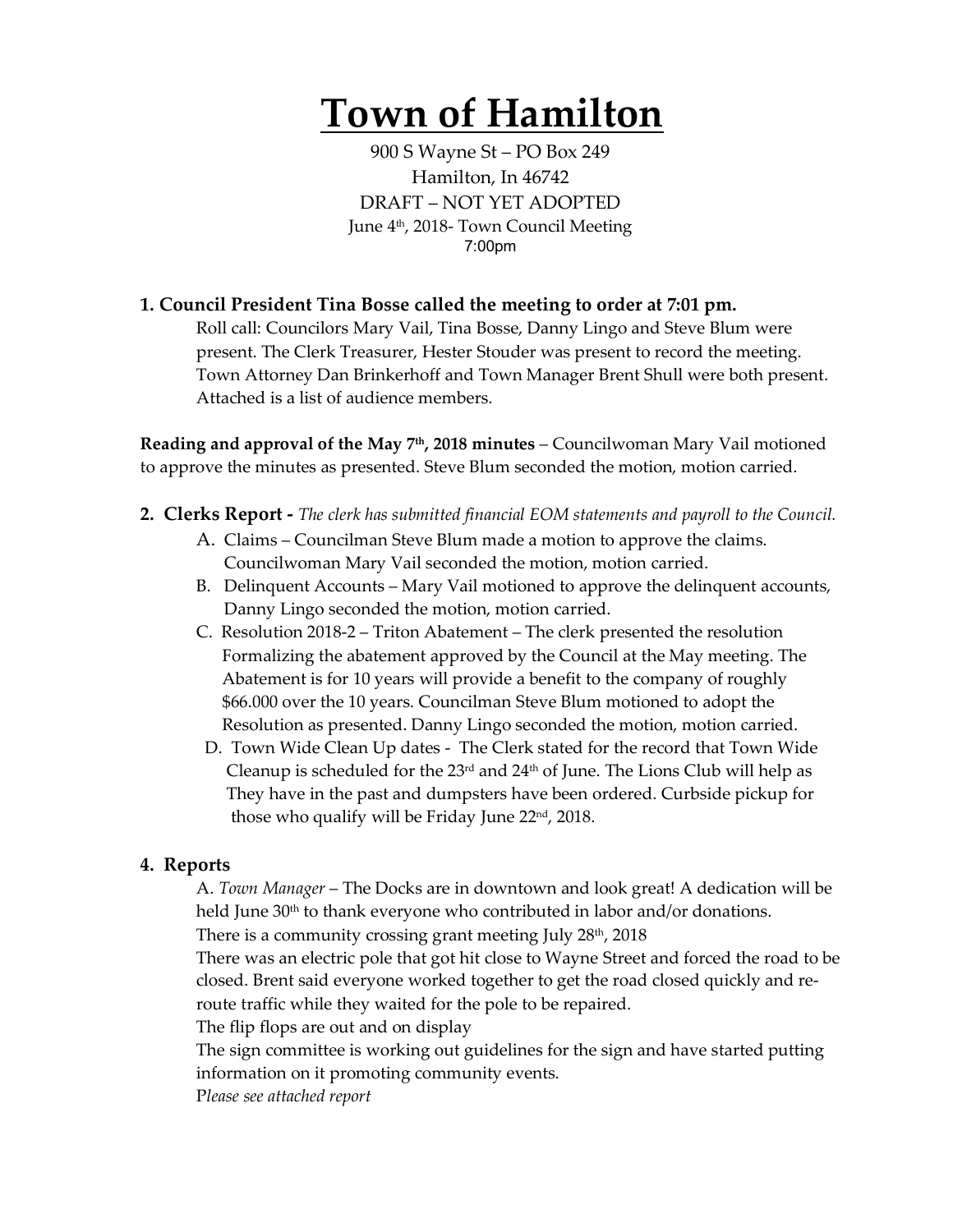B*. Street Department* – The flashing lights at the 4-way are in and have been well received. *Please see attached report*

C**.** *Police Department –* The departments air conditioning went down and will need replaced. Brent would like to see the building converted to gas and the entire heating and air system replaced. The gas can be installed at no cost to the Town. The Council accepted the estimate provided by Armstrong's Heating and Air, but asked that the Town Manager get additional quotes in the future. Town Manager Brent Shull said that getting quotes is common practice, however with the recent heating and air system being put in at the Town hall by the same company he felt keeping everything with one service contract and one provider was in the best interest of the Town. With no further discussion, Mary Vail motioned to accept the quote of \$16,950.00 from Armstrong's. Steve Blum seconded the motion, motion carried.

Officer Frank Baldwin recently attended a training at Camp Attebury. Due to the location of the training and restaurants not being close by, the Town Manager and Marshal would recommend the Council approve an exception to the policy and reimburse Officer Baldwin for mileage not only to and from training, but also to and from meals. Councilman Steve Blum motioned to approve the additional mileage, Mary Vail seconded the motion, motion carried.

The Department is working on an ordinance related to evicting tenants that occupy drug houses. After discussion took place regarding another ordinance involving the State Police and Health department, it was determined more research will be done to allow local authority to evict tenants. When more information is available it will be presented to the Council. *Please see attached report.*

D**.** *Water Department* –The increase of unaccounted water loss was due in part to the Fire Department using water during call outs and training. The Water Department doesn't meter this water due to the Fire Department using different hydrants and not wanting to risk slowing down their response time. The water department will keep a close eye on the water loss and does not feel they need to pursue a leak study. *Please see attached report.* 

### **5. Old Business –**

A. Award Downtown Parking lot bid – After reviewing the bids, both the Town Attorney and Bill Etzler from Engineering Resources assured the Council that despite the varying bid amounts they were all responsive. They said some might have been higher due to being busier and putting a premium on a smaller job like the parking lot.

Without further discussion, Councilman Steve Blum motioned to approve the bid from E&B for \$69,626.92. Mary Vail seconded the motion, motion carried. It was again noted that no change orders affecting the cost will be accepted.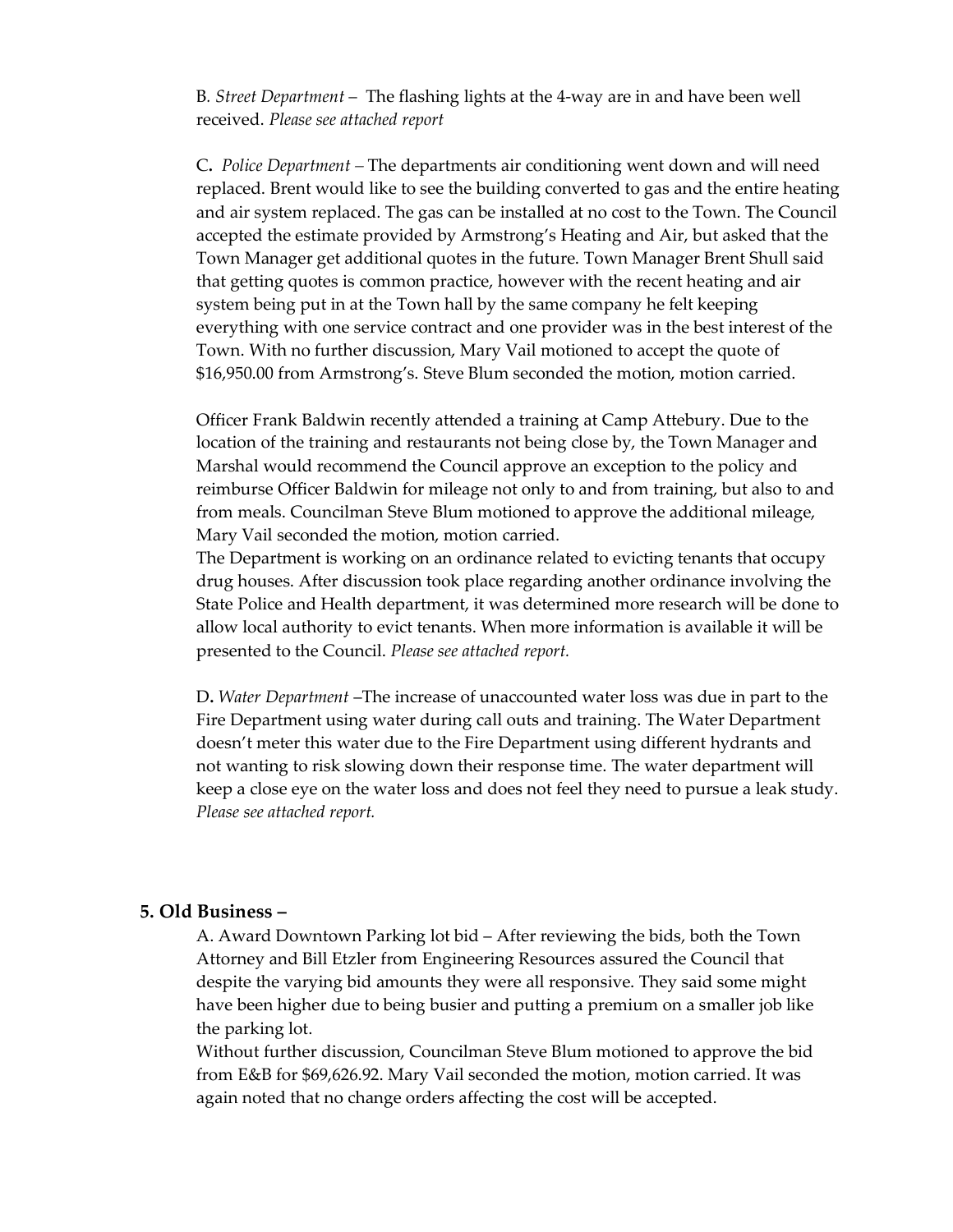### **6. New Business –**

A. Fourth of July – request from the Chamber – Councilwoman Mary Vail changed positions and spoke to the Council on behalf of the Chamber. She again was requesting a donation be made from the Town for Fireworks. Discussion took place and the Council acknowledged this as an annual request to go along with other fundraising efforts being made by Chamber. Councilman Steve Blum motioned to approve a donation of \$5,000, Councilman Danny Lingo seconded the motion, motion carried with Mary Vail abstaining.

B. Community Appreciation – Deputy Clerk Jenna Steigerwald prepared a request to the Council to host a Community Appreciation cookout. She detailed the amount of donations, those who would be invited, to include the advisory boards to the Council, local volunteer organizations and local community members. The event would be hosted in late September and if everything cannot be donated, she was requesting no more than \$800 from the Council to cover costs. The Council was more than willing to provide the money and asked that an earlier date be considered so seasonal residents can see what type of community we are outside of just the lake. Mary Vail motioned to approve no more than \$800 be used towards the Community Appreciation event. Danny Lingo seconded the motion, motion carried. The Council extended their appreciation towards her efforts.

C. Park Board request – projector screen - The Recreation Board requested the Council share the cost of the projector screen for "Movies in the Park'. The total cost would not exceed \$2065.00. Councilman Danny Lingo motioned to approve splitting the cost of the projector. Steve Blum seconded the motion, motion carried.

D. Ordinance 2018-3 – Amending Title XV Chapter 153.59 – fees – 1st reading – Town Attorney Dan Brinkerhoff reviewed the Ordinance with the Council, explaining it was a practice already being used and the Ordinance being presented was helping to clarify the type of subdivision and costs associated. Councilman Steve Blum motioned to introduce Ordinance 2018-3 on  $1<sup>st</sup>$  reading. Mary Vail seconded the motion, motion carried.

 $2<sup>nd</sup>$  &  $3<sup>rd</sup>$  reading will be on the July agenda.

E. Employee Exception to the Personnel Policy – Officer Frank Baldwin was requesting the Council allow him to carry over unused PTO days from 2018 and 2019 to be used in 2020 so he can hike the Pacific Trail. He understood it was a major exception to the policy and would be willing to sign a contract of sorts to ensure he would not put the Town out in any way. He already has spoke with the Marshal to ensure coverage would be available during his absence of roughly 5 months. The Council discussed his request and other options, including paying him out every year for PTO so balances aren't carried over from year to year. Another suggestion was to grant him a leave of absence and he could use his PTO bank without it being a major medical need as the policy is written.